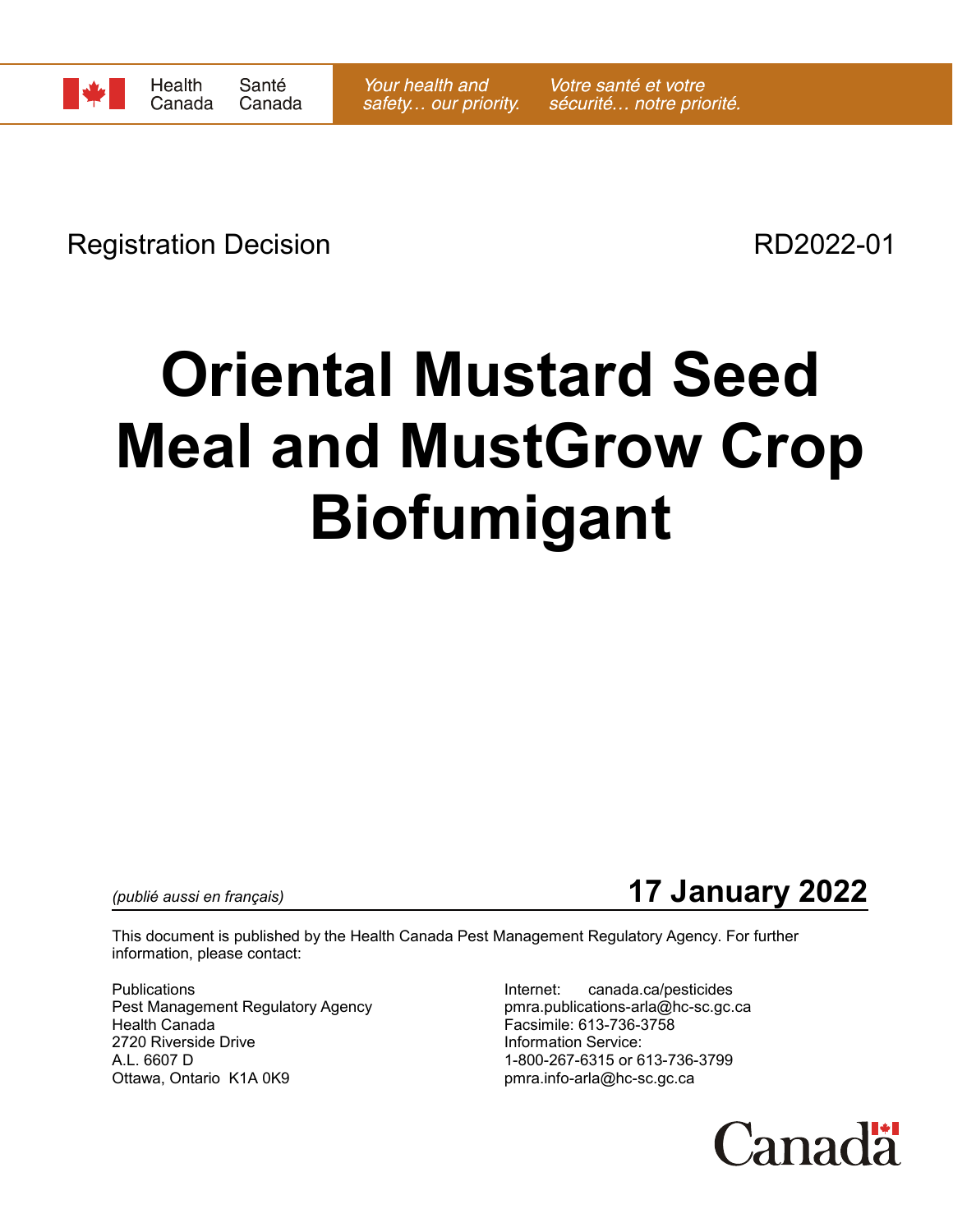ISSN: 1925-0932 (print) 1925-0940 (online)

Catalogue number: H113-25/2022-1E (print version) H113-25/2022-1E-PDF (PDF version)

## **© Her Majesty the Queen in Right of Canada, as represented by the Minister of Health Canada, 2022**

All rights reserved. No part of this information (publication or product) may be reproduced or transmitted in any form or by any means, electronic, mechanical, photocopying, recording or otherwise, or stored in a retrieval system, without prior written permission of Health Canada, Ottawa, Ontario K1A 0K9.